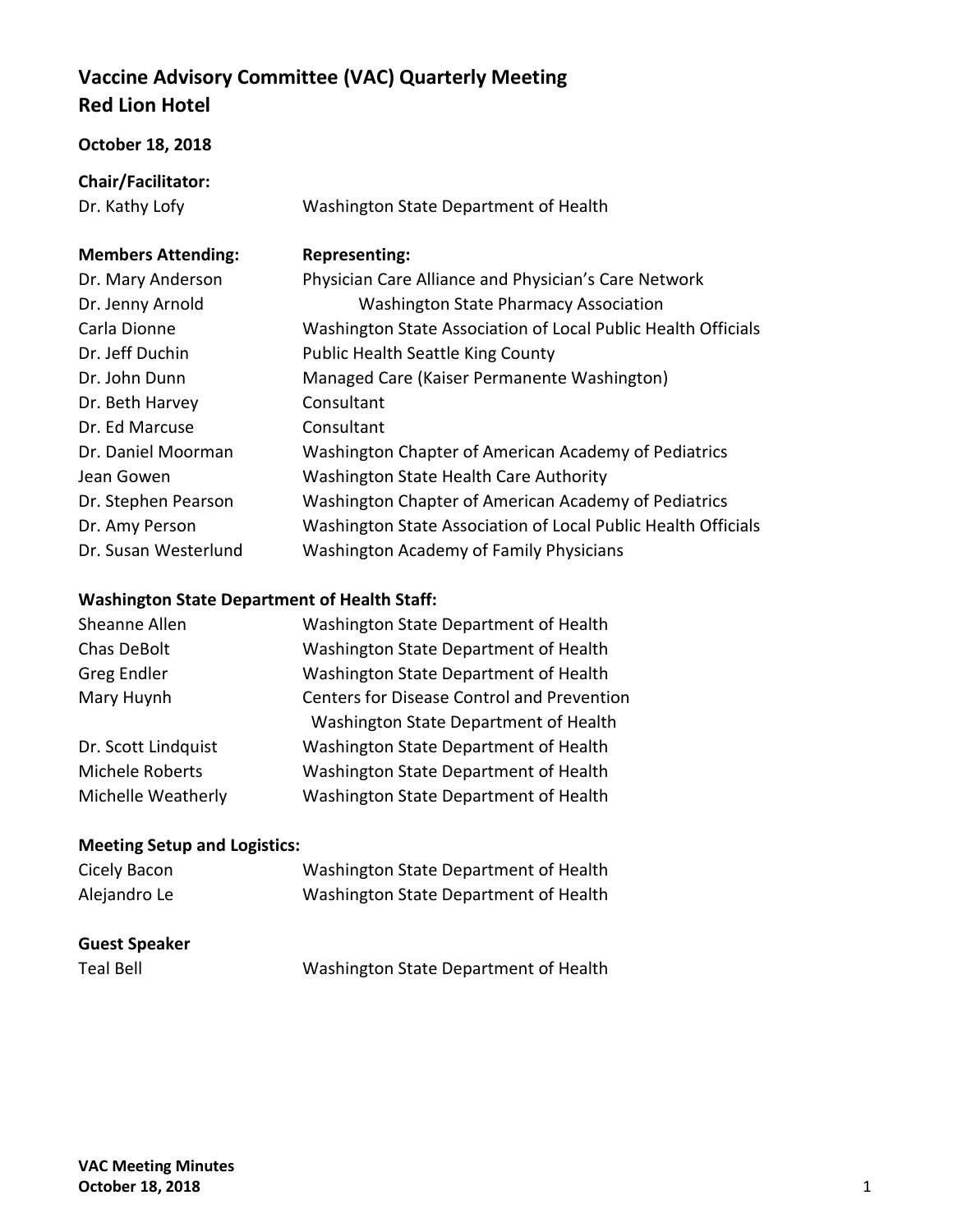| <b>Agenda Item</b>     | <b>Presented Information</b>                                                                    | <b>Member Discussion</b>               |  |
|------------------------|-------------------------------------------------------------------------------------------------|----------------------------------------|--|
| Welcome,               | VAC Chair gave a statement welcoming members, guests, and the public for attending the          |                                        |  |
| Introductions,         | meeting and asked them to sign in, gave an overview of the meeting expectations and             |                                        |  |
| <b>Announcements</b>   | processes, including the timing for public comment and notice about room capacity. She          |                                        |  |
|                        | introduced presenters; Teal Bell and Greg Endler from the Department of Health, Office of       |                                        |  |
| Dr. Kathy Lofy,        | Immunization and Profile. Teal will present on school and child care data and Greg will give an |                                        |  |
| M.D., State            | update on flu communication, education and outreach.                                            |                                        |  |
| Health Officer,        |                                                                                                 |                                        |  |
| <b>VAC Chair</b>       |                                                                                                 |                                        |  |
|                        |                                                                                                 |                                        |  |
| <b>Conflict of</b>     | Ask members if they have any conflicts of interests to declare based on policy statement.       |                                        |  |
| <b>Interest</b>        |                                                                                                 |                                        |  |
| <b>Declaration</b>     | None to declare                                                                                 |                                        |  |
| (Handout)              |                                                                                                 |                                        |  |
|                        |                                                                                                 |                                        |  |
| <b>Michelle</b>        |                                                                                                 |                                        |  |
| <b>Weatherly, OICP</b> |                                                                                                 |                                        |  |
| <b>Senior Policy</b>   |                                                                                                 |                                        |  |
| <b>Analyst</b>         |                                                                                                 |                                        |  |
|                        |                                                                                                 |                                        |  |
| <b>Approval of</b>     | Ask members to review and provide feedback or approve.                                          |                                        |  |
| <b>Meeting</b>         |                                                                                                 |                                        |  |
| <b>Minutes</b>         | Approved                                                                                        |                                        |  |
| (Handout)              |                                                                                                 |                                        |  |
|                        |                                                                                                 |                                        |  |
| <b>All Members</b>     |                                                                                                 |                                        |  |
| <b>OICP General</b>    | Legislative session update:                                                                     | Member stated that pharmacies can      |  |
| <b>Update</b>          | Session begins on January 14, 2019. The 2019 legislative                                        | help support where needed.             |  |
| (Handout)              | proposals for the Department of Health (DOH) are                                                |                                        |  |
|                        | provided on our main DOH Webpage at                                                             |                                        |  |
| <b>Michele</b>         | https://www.doh.wa.gov/AboutUs/LegislativeProposals.                                            |                                        |  |
| <b>Roberts, OICP</b>   |                                                                                                 |                                        |  |
| <b>Director</b>        | These proposals, including a larger Foundational Public                                         |                                        |  |
|                        | Health Services (FPHS) proposal, were submitted to the                                          |                                        |  |
|                        | Office of Financial Management (OFM) in September                                               |                                        |  |
|                        | 2018. This is the first step in the process. All final                                          |                                        |  |
|                        | proposals must be approved by the Governor prior to                                             |                                        |  |
|                        | submission to the legislature. Items related to the                                             |                                        |  |
|                        | primary role of the state immunization program                                                  |                                        |  |
|                        | included a funding request to support a comprehensive                                           |                                        |  |
|                        | data system funding to support a comprehensive                                                  |                                        |  |
|                        | immunization system.                                                                            |                                        |  |
|                        |                                                                                                 |                                        |  |
|                        | Rulemaking update:                                                                              | Do we still need conditional status if |  |
|                        | The Washington State Board of Health (Board) and                                                | records are medically verified?        |  |
|                        | the Department of Health coordinated                                                            |                                        |  |
|                        | Technical Advisory Committee (TAC) meetings as                                                  | There will always be a need for a      |  |
|                        | part of the rulemaking process. Meetings were held                                              | type of conditional status. Children   |  |
|                        |                                                                                                 | of military families and homeless      |  |
|                        | on July 24 <sup>th</sup> and October 1 <sup>st</sup> in Kent, Washington to                     | children are always provided a grace   |  |
|                        | provide input on potential updates to Chapter 246-                                              | period through the federal             |  |
|                        | 105 WAC. Dr. Kathy Lofy and Dr. Tom Pendergrass                                                 |                                        |  |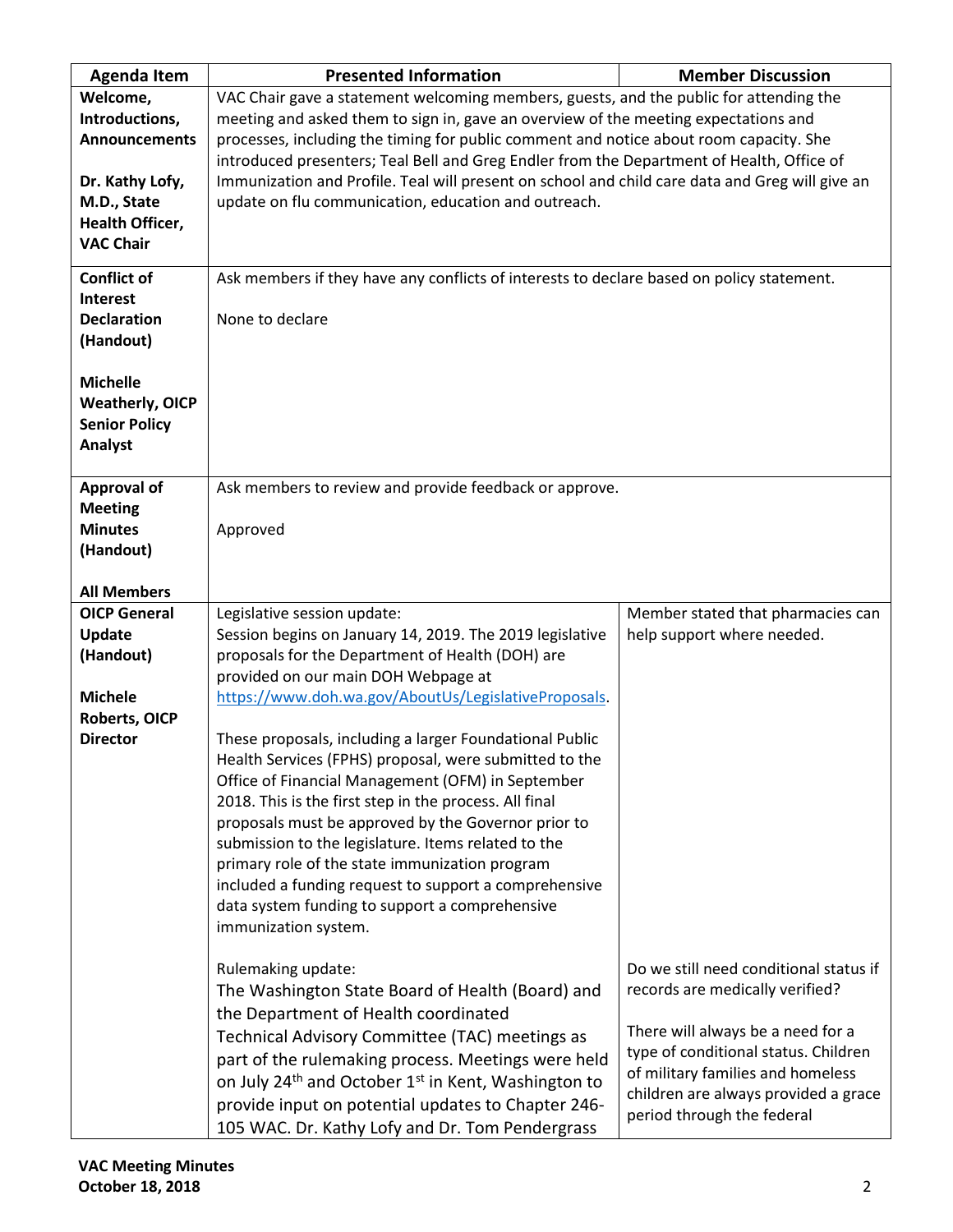| <b>Agenda Item</b> | <b>Presented Information</b>                                                                                     | <b>Member Discussion</b>                         |
|--------------------|------------------------------------------------------------------------------------------------------------------|--------------------------------------------------|
|                    | from the Board co-chaired both meetings. Topics                                                                  | Interstate Military Compact and the              |
|                    | of discussion included potentially requiring                                                                     | McKinney-Vento Act.                              |
|                    | "medically verified" immunization records and a                                                                  |                                                  |
|                    | continued discussion about the administrative                                                                    | Want to keep the grace period                    |
|                    | burdens that some school nurses are experiencing                                                                 | because kids from other countries                |
|                    | with conditional status; the 30 day grace period                                                                 | need this allowance so they can be<br>in school. |
|                    | allowed to all students to provide the required                                                                  |                                                  |
|                    | documentation for school and child care entry.                                                                   |                                                  |
|                    | The next step is for the Board to share draft                                                                    |                                                  |
|                    | language with interested parties for informal                                                                    |                                                  |
|                    | comment. The Board will accept informal                                                                          |                                                  |
|                    | comments through October 31, 2018. Notification                                                                  |                                                  |
|                    | for formal comments will be sent in early 2019.                                                                  |                                                  |
|                    | Pharmacist partnering for training:                                                                              |                                                  |
|                    | Jenny Arnold is collaborating with DOH to offer a                                                                |                                                  |
|                    | webinar for healthcare providers, pharmacists,                                                                   |                                                  |
|                    | local health departments, and others to discuss the                                                              |                                                  |
|                    | importance of pharmacists as vaccinators. Jenny                                                                  |                                                  |
|                    | will describe the immunization training a                                                                        |                                                  |
|                    | pharmacist receives, discuss pharmacist                                                                          |                                                  |
|                    | immunization practice in Washington State, and                                                                   |                                                  |
|                    | assess how best to partner with pharmacists<br>around adult immunizations. Department staff are                  |                                                  |
|                    | working to offer continuing education for                                                                        |                                                  |
|                    | pharmacists and medical assistants.                                                                              |                                                  |
|                    |                                                                                                                  |                                                  |
|                    | <b>Clinical Questions:</b>                                                                                       |                                                  |
|                    | For clinical immunization questions, you can contact                                                             |                                                  |
|                    | your Local Health Department or send an email to<br>immunenurses@doh.wa.gov or call 360-236-3595 and             |                                                  |
|                    | ask for an immunization nurse. Trang Kuss and                                                                    |                                                  |
|                    | Katherine Graff are DOH Public Health Nursing                                                                    |                                                  |
|                    | Consultants in the Office of Immunization and Child                                                              |                                                  |
|                    | Profile (OICP) who can assist you with vaccine                                                                   |                                                  |
|                    | recommendations, the immunization schedule, the IIS                                                              |                                                  |
|                    | forecast, vaccine administration errors, and other                                                               |                                                  |
|                    | clinical questions. The forecast was updated this week                                                           |                                                  |
|                    | to resolve several bugs. If there are any questions about<br>the forecast, please email the immunization nurses. |                                                  |
|                    |                                                                                                                  |                                                  |
|                    | The Centers for Disease Control and Protection (CDC)                                                             |                                                  |
|                    | guidance on DTaP vaccines received in China in 2017:                                                             |                                                  |
|                    | Approximately 900,000 doses of low-potency vaccine<br>were administered in four Chinese provinces before         |                                                  |
|                    | being recalled for inefficacy. Three lots of DTaP vaccine                                                        |                                                  |
|                    | from two Chinese vaccine manufacturers were affected.                                                            |                                                  |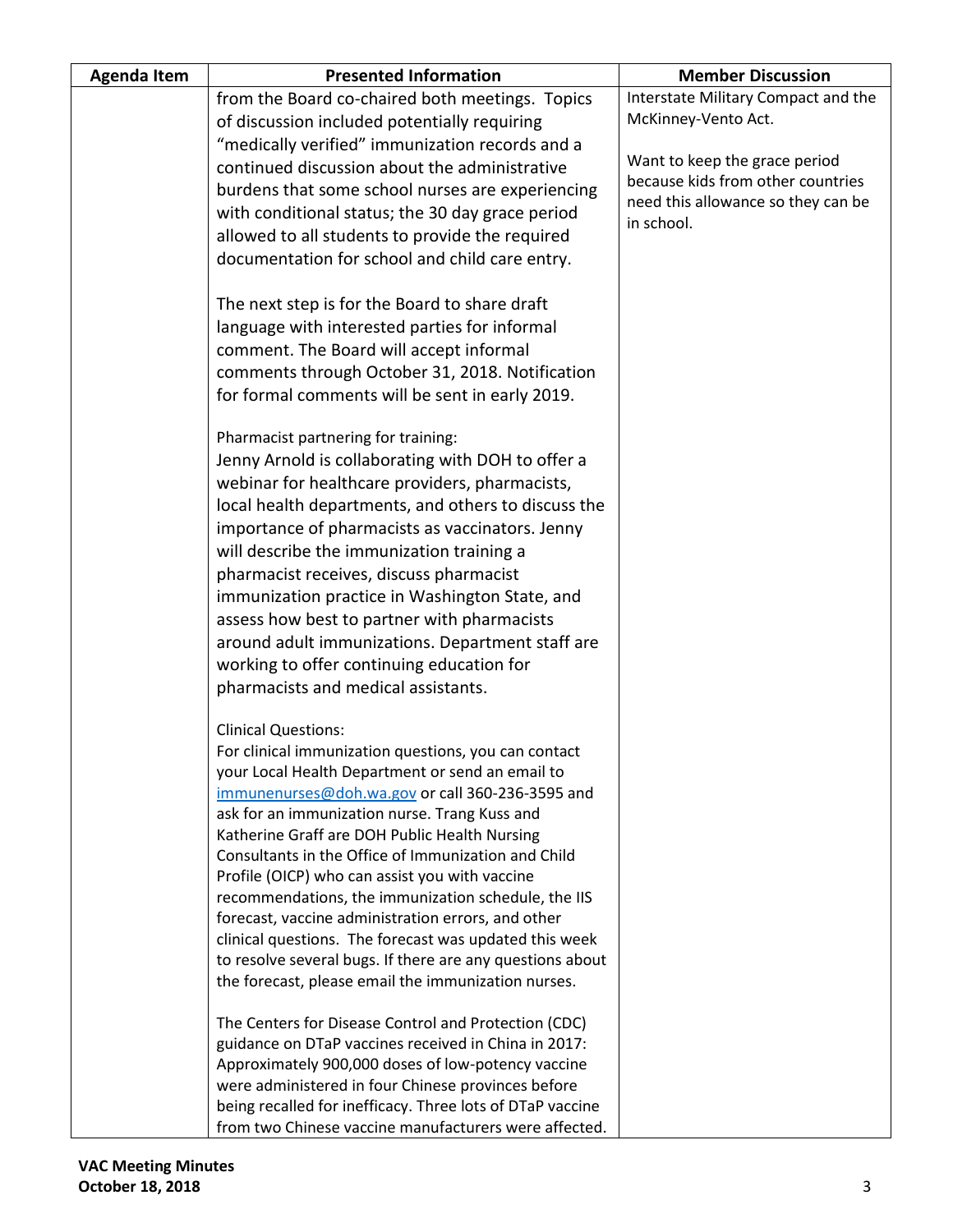| <b>Agenda Item</b>                                                                                                             | <b>Presented Information</b>                                                                                                                                                                                                                                                                                                            | <b>Member Discussion</b>                                                                                                                                                                                       |
|--------------------------------------------------------------------------------------------------------------------------------|-----------------------------------------------------------------------------------------------------------------------------------------------------------------------------------------------------------------------------------------------------------------------------------------------------------------------------------------|----------------------------------------------------------------------------------------------------------------------------------------------------------------------------------------------------------------|
|                                                                                                                                | These lots did not meet the potency standards to offer<br>adequate protection against pertussis. Two lots also<br>lacked sufficient potency for tetanus protection.<br>What to do: Review the immunization records of infants<br>and children who have recently arrived or returned<br>from China.                                      |                                                                                                                                                                                                                |
|                                                                                                                                | The affected lots are:<br>Wuhan Biological Products Research<br>$\bullet$<br>Institute Co., Ltd.<br>201607050-2<br>$\circ$<br>Changchun Changsheng Company<br>201605014-01<br>$\circ$<br>201605014-02<br>$\circ$                                                                                                                        |                                                                                                                                                                                                                |
|                                                                                                                                | Doses for these lots were administered in Anhui,<br>Shandong, Chongqing, and Hebei provinces between<br>March and November of 2017. If you need assistance in<br>determining if a dose should be considered valid please<br>contact immunenurses@doh.wa.gov.                                                                            |                                                                                                                                                                                                                |
| <b>Vaccine Supply</b><br>and Distribution<br><b>Update</b><br>Sheanne Allen,<br>Vaccine<br><b>Management</b><br><b>Section</b> | Best practices in vaccine storage, handling, and<br>accountability workgroup:<br>A year ago, VAC suggested that we develop a workgroup<br>to look at this issue. We created a vaccine loss policy<br>that is close to final and are reaching out to providers<br>for input. This policy is intended to help prevent vaccine<br>loss.    |                                                                                                                                                                                                                |
| <b>Manager</b><br>(Presentation)                                                                                               | ACTION: We will share the policy with VAC members for<br>your review and input.<br>Our team has been working one on one on storage and<br>handling issues and educating providers on what the<br>loss amounts to for them and for the state.<br>Vaccine Choice (October 15-31):<br>Providers choose the preferred vaccine presentations |                                                                                                                                                                                                                |
|                                                                                                                                | for their office. Meningococcal B vaccine will be an<br>option.<br>Hep A planning: Discuss local activities. What<br>information do providers need?                                                                                                                                                                                     | Member said that they are<br>partnering with housing and                                                                                                                                                       |
|                                                                                                                                |                                                                                                                                                                                                                                                                                                                                         | homeless resources including the<br>Olympia free clinic to help buy and<br>offer Hep A vaccines.<br>We are learning from other states<br>that once it starts to spread in<br>homeless populations, they become |
|                                                                                                                                |                                                                                                                                                                                                                                                                                                                                         | hard to control and are prolonged.                                                                                                                                                                             |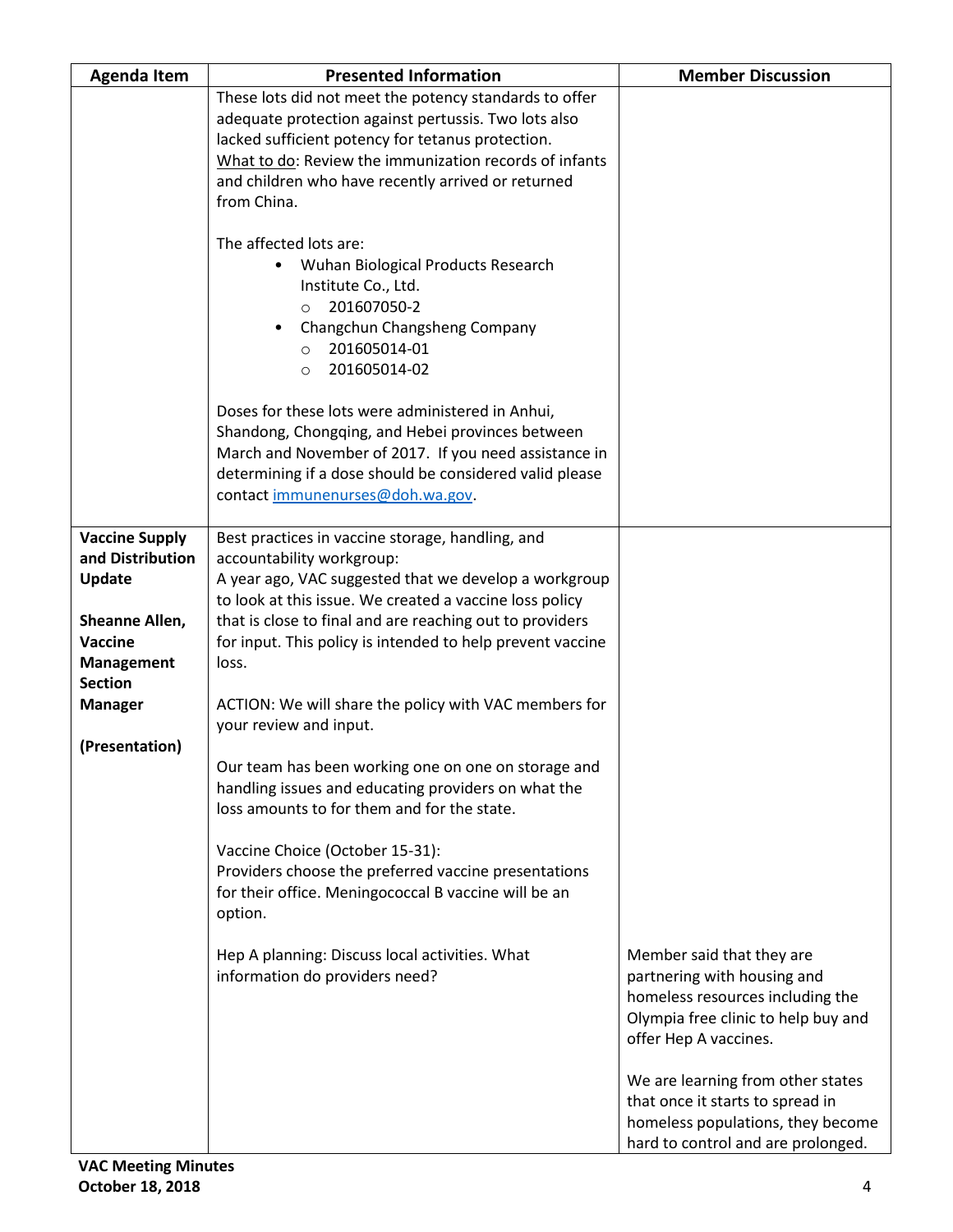| <b>Agenda Item</b> | <b>Presented Information</b>                                                                                                                                                                                                                                                                                                                     | <b>Member Discussion</b>                                                                                                                                                                                                                                                                                                                          |
|--------------------|--------------------------------------------------------------------------------------------------------------------------------------------------------------------------------------------------------------------------------------------------------------------------------------------------------------------------------------------------|---------------------------------------------------------------------------------------------------------------------------------------------------------------------------------------------------------------------------------------------------------------------------------------------------------------------------------------------------|
|                    |                                                                                                                                                                                                                                                                                                                                                  | Success is resource intensive. In San<br>Diego, over 120K doses were given<br>at 2,538 vaccination field events.                                                                                                                                                                                                                                  |
|                    |                                                                                                                                                                                                                                                                                                                                                  | Lessons learned and best practices:<br>Partnering with trusted<br>$\bullet$<br>community members for the<br>homeless.<br>Building relationships is key but<br>$\bullet$<br>the capacity is a barrier.                                                                                                                                             |
|                    | Hep B vaccine supply:<br>Hep B vaccine is still on allocation. Providers are able to<br>fill orders but are affected by what type of presentation<br>is available. This vaccine antigen is interchangeable.<br>Preferences are not able to always be filled. As of this<br>month, we are able to fill requests that providers are<br>asking for. | How much HPV vaccine do we order<br>for adults?<br>It's limited.<br>$\bullet$<br><b>ACTION: Sheanne will find out</b><br>$\bullet$<br>the amount and share with<br>members.                                                                                                                                                                       |
|                    | HPV vaccine:<br>The Federal Drug Administration expanded age range<br>for this vaccine to include people aged 27 through 45.                                                                                                                                                                                                                     |                                                                                                                                                                                                                                                                                                                                                   |
|                    | Shingles vaccine:<br>We continue to have ordering limits and intermittent<br>shipping delays. We will continue to share as we get<br>more information.                                                                                                                                                                                           | What is driving the demand?<br>The vaccine was only approved<br>$\bullet$<br>last fall. They approved it to be<br>preferential, younger age (50)<br>and for previously vaccinated<br>adults which drove up the<br>demand.<br>High demand because it's a<br>٠<br>superior vaccine with a<br>preferential recommendation.<br>It went from 50 to 90% |
|                    | Flu Vaccine Summary for 2018-19:<br>690,000 doses ordered.<br>331,130 doses currently available.<br>We do not expect any issues with supply.                                                                                                                                                                                                     | effective. It also lasts longer.<br>Providers were telling people to<br>wait for the new vaccine.                                                                                                                                                                                                                                                 |
|                    | Vaccine Blurbs Newsletter:<br>We are adding VAC members to the distribution list.<br>This newsletter will give you information about<br>outbreaks, shortages, delays, or system issues. If you<br>have something you'd like us to share in the newsletter,<br>please let us know.                                                                |                                                                                                                                                                                                                                                                                                                                                   |
|                    | We worked closely with local health and have<br>transitioned to a more centralized vaccine ordering<br>system. The state vaccine team now does this work. We                                                                                                                                                                                     |                                                                                                                                                                                                                                                                                                                                                   |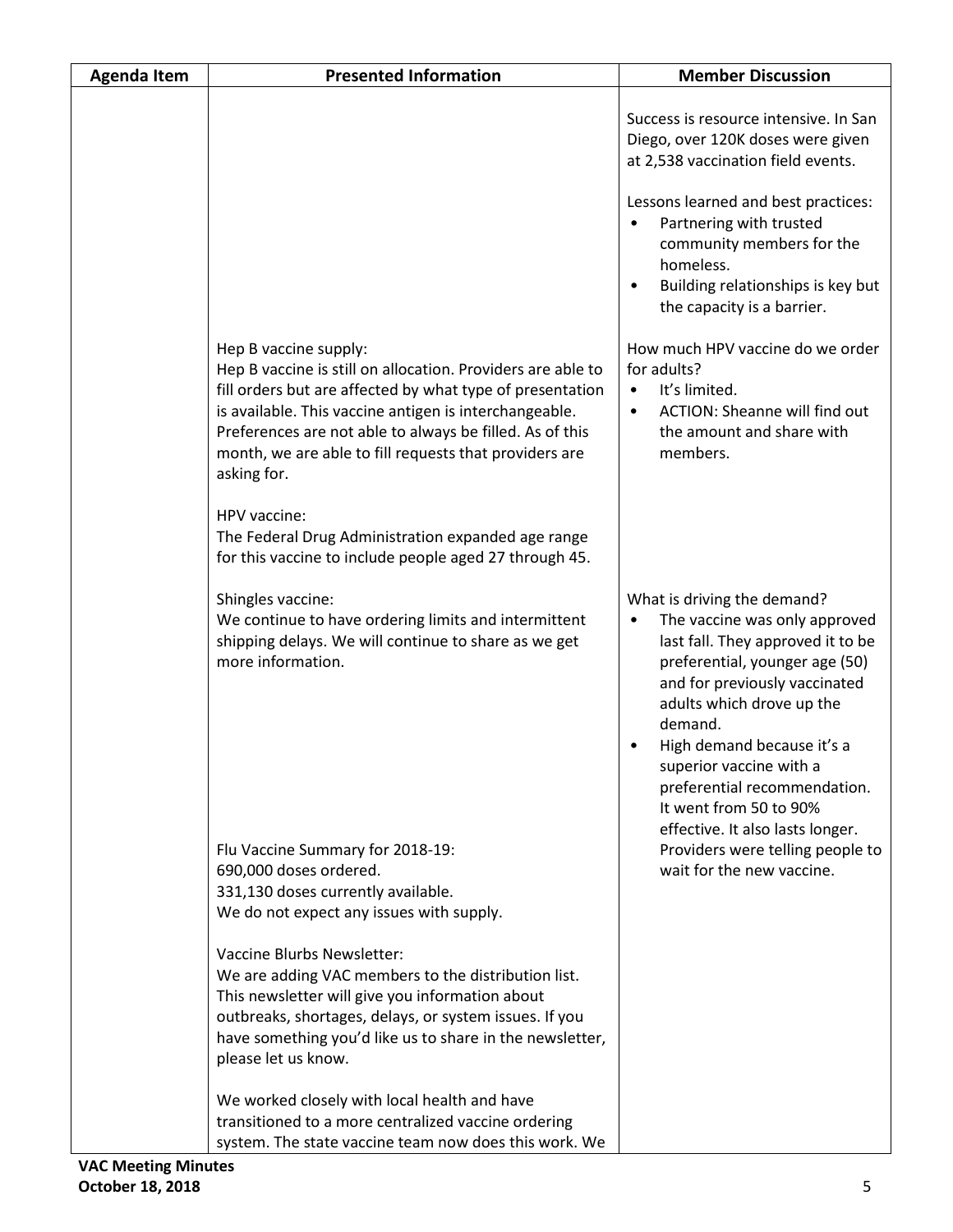| <b>Agenda Item</b>  | <b>Presented Information</b>                                      | <b>Member Discussion</b> |
|---------------------|-------------------------------------------------------------------|--------------------------|
|                     | are learning and adjusting our procedures as we move              |                          |
|                     | through the transition process.                                   |                          |
|                     |                                                                   |                          |
|                     | Vaccine management staff are working hard to improve              |                          |
|                     | the process and respond to questions. The level of                |                          |
|                     | demand has increased with the number of calls going               |                          |
|                     | from about 300 (May to June) to over 800 calls between            |                          |
|                     | July and August. Email inquiries have jumped from a               |                          |
|                     | little over 100 in May to almost 3300 in August.                  |                          |
|                     | Two PHAPs from CDC are currently working with our                 |                          |
|                     | program to help with ordering, phone calls, and other             |                          |
|                     | tasks to help with response time. They are here for two           |                          |
|                     | years but only one will be dedicated.                             |                          |
|                     | Please continue to share feedback on this topic to the            |                          |
|                     | VFC general mailbox at                                            |                          |
|                     | WAchildhoodvaccines@doh.wa.gov                                    |                          |
| <b>Vaccine</b>      | Varicella activity:                                               |                          |
| Preventable         | There is no current obligation to report varicella cases          |                          |
| <b>Disease</b>      | but when local health is aware, they collect information          |                          |
| <b>Surveillance</b> | and then we report that to CDC. We currently do not               |                          |
| <b>Update</b>       | have a surveillance program.                                      |                          |
| Chas DeBolt,        | As of end of September:                                           |                          |
| <b>Senior</b>       | Clark County has had 6 cases related to one<br>٠                  |                          |
| Epidemiologist      | household. None had been vaccinated and ranged                    |                          |
|                     | from 4 months to 13 years of age.                                 |                          |
| (Presentation)      | Spokane County had 9 cases within the broader<br>$\bullet$        |                          |
|                     | community. Five of the 9 had been vaccinated                      |                          |
|                     | and were between 4 month and 4 years of age.                      |                          |
|                     | Some were too young to be vaccinated.                             |                          |
|                     | Grant County cases are ongoing. Twenty-five                       |                          |
|                     | cases so far with 20 of the 25 not vaccinated. All                |                          |
|                     | school aged.                                                      |                          |
|                     | They are occurring in different environments; school,             |                          |
|                     | social activities, and within households.                         |                          |
|                     |                                                                   |                          |
|                     | San Juan County has had 20 cases, 17 related to daycare           |                          |
|                     | and two were school aged. Onset were from May 24 <sup>th</sup> to |                          |
|                     | August 24 <sup>th</sup> and age range was between 22 months to    |                          |
|                     | adult. They are doing cluster surveillance, not case              |                          |
|                     | surveillance and assessing quarterly.                             |                          |
|                     | Mumps activity:                                                   |                          |
|                     | Watching multi-state outbreak. The majority of cases              |                          |
|                     | that submitted for sequencing have been related to the            |                          |
|                     | multi-state cases; nearly 900 cases in 2016-17.                   |                          |
|                     |                                                                   |                          |
|                     |                                                                   |                          |
|                     |                                                                   |                          |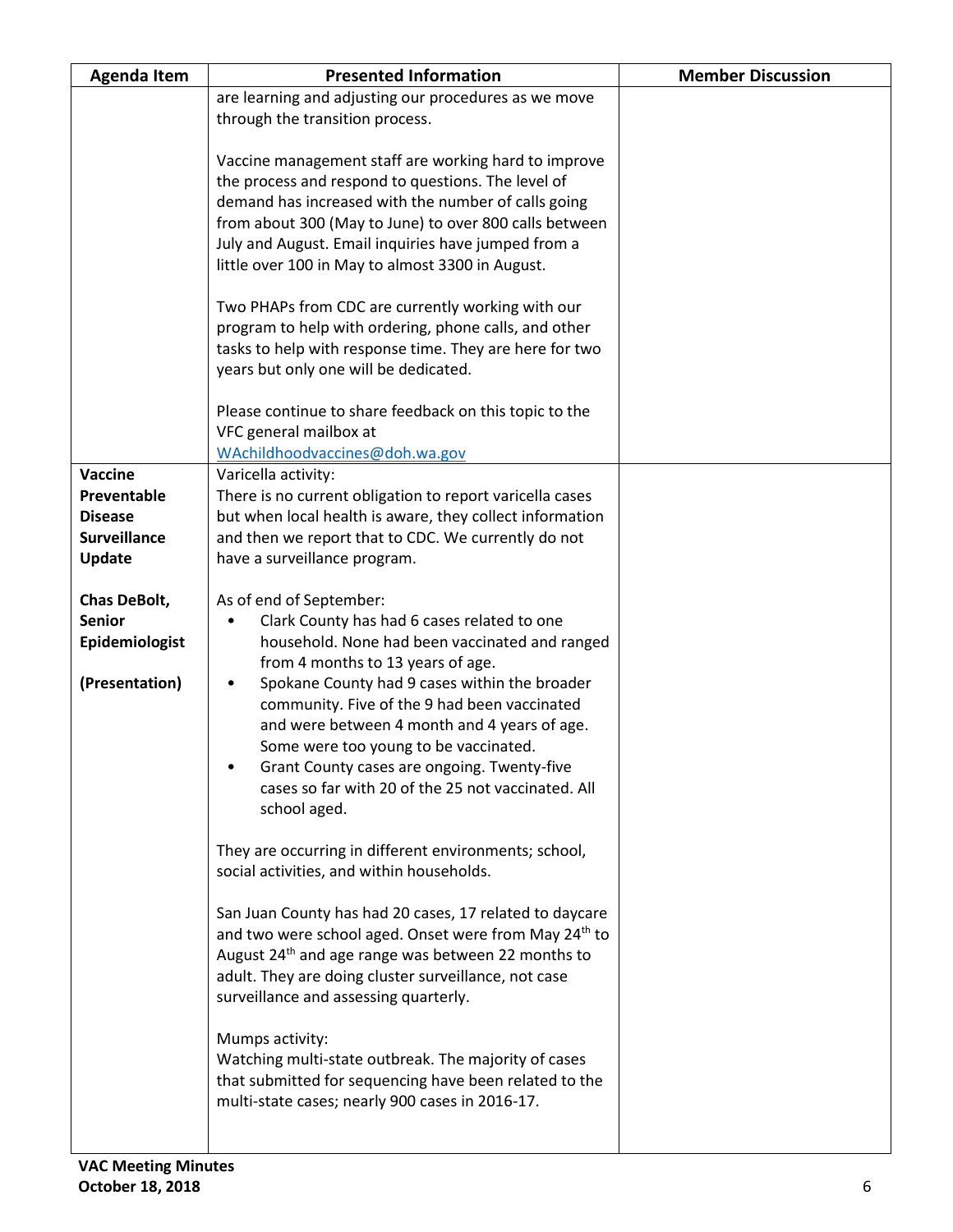| <b>Agenda Item</b>         | <b>Presented Information</b>                                                                                                                                                                                                                                                                                                                                             | <b>Member Discussion</b>                                                                                                             |
|----------------------------|--------------------------------------------------------------------------------------------------------------------------------------------------------------------------------------------------------------------------------------------------------------------------------------------------------------------------------------------------------------------------|--------------------------------------------------------------------------------------------------------------------------------------|
|                            | AFM activity:<br>There have been 8 suspected cases since fall. One<br>confirmed in May/June and then none until mid-<br>September. We have had quite a few reports in multiple<br>counties but all on the west side of the state. A Lewis<br>county residence has been confirmed.                                                                                        |                                                                                                                                      |
|                            | The current process is to confirm specimens, get<br>treatment, and then surveillance of specimens. This is<br>not to be used to inform treatment, only surveillance.<br>Clusters from 2016 are mirroring what is happening<br>nationally. Nationwide, there's been an increase in AFM.<br>As of the end of September there have been 38<br>confirmed in 16 states cases. |                                                                                                                                      |
|                            | Those with acute onset of limb weakness should be<br>reported ASAP. These are for surveillance only.                                                                                                                                                                                                                                                                     |                                                                                                                                      |
|                            | Morbidity and Mortality Weekly Report was published<br>and summarizes the 9 cases in WA from 2016. This is a<br>good way to understand the case attributes. An in-<br>depth follow up with families is included.                                                                                                                                                         |                                                                                                                                      |
|                            | The 2016 MMWR shows that it wasn't vaccine related.<br>We did detailed interviews to determine all potential<br>factors and will continue this practice.                                                                                                                                                                                                                 |                                                                                                                                      |
|                            | Flu recap for 2017-18:<br>Flu report is released monthly during summer and<br>weekly October through May. Local health departments<br>often produce reports as well. Flu season updates can<br>be found on the department website: www.doh.wa.gov.                                                                                                                       |                                                                                                                                      |
|                            | Nationally, last season was considered as "high<br>severity," especially during January through March.<br>H3N2 influenza A viruses were predominant. In<br>Washington H3N2, H1N1, and influenza B were seen<br>throughout the season with a total of 296 lab-confirmed<br>flu deaths, mostly among people 65 years and older.                                            |                                                                                                                                      |
| Influenza season<br>update | Flu education and outreach activities for the 2017-18<br>season included timely messaging to the public about<br>the importance of flu vaccination for best protection,<br>especially among high-risk groups.                                                                                                                                                            | People frequently ask if they can<br>delay flu vaccination and if that will<br>allow better protection for the full<br>season.       |
|                            | The department also held employee vaccination clinics<br>where Governor Jay and Trudi Inslee received their flu<br>shot. The Health Care Authority promoted new<br>workplace vaccination toolkits that was developed by<br>the department.                                                                                                                               | People should not wait to get<br>vaccinated until there's an outbreak<br>or uptick of disease.<br>Everyone should get their flu shot |
| VAC Mooting Minutes        |                                                                                                                                                                                                                                                                                                                                                                          | by the end of October. The October                                                                                                   |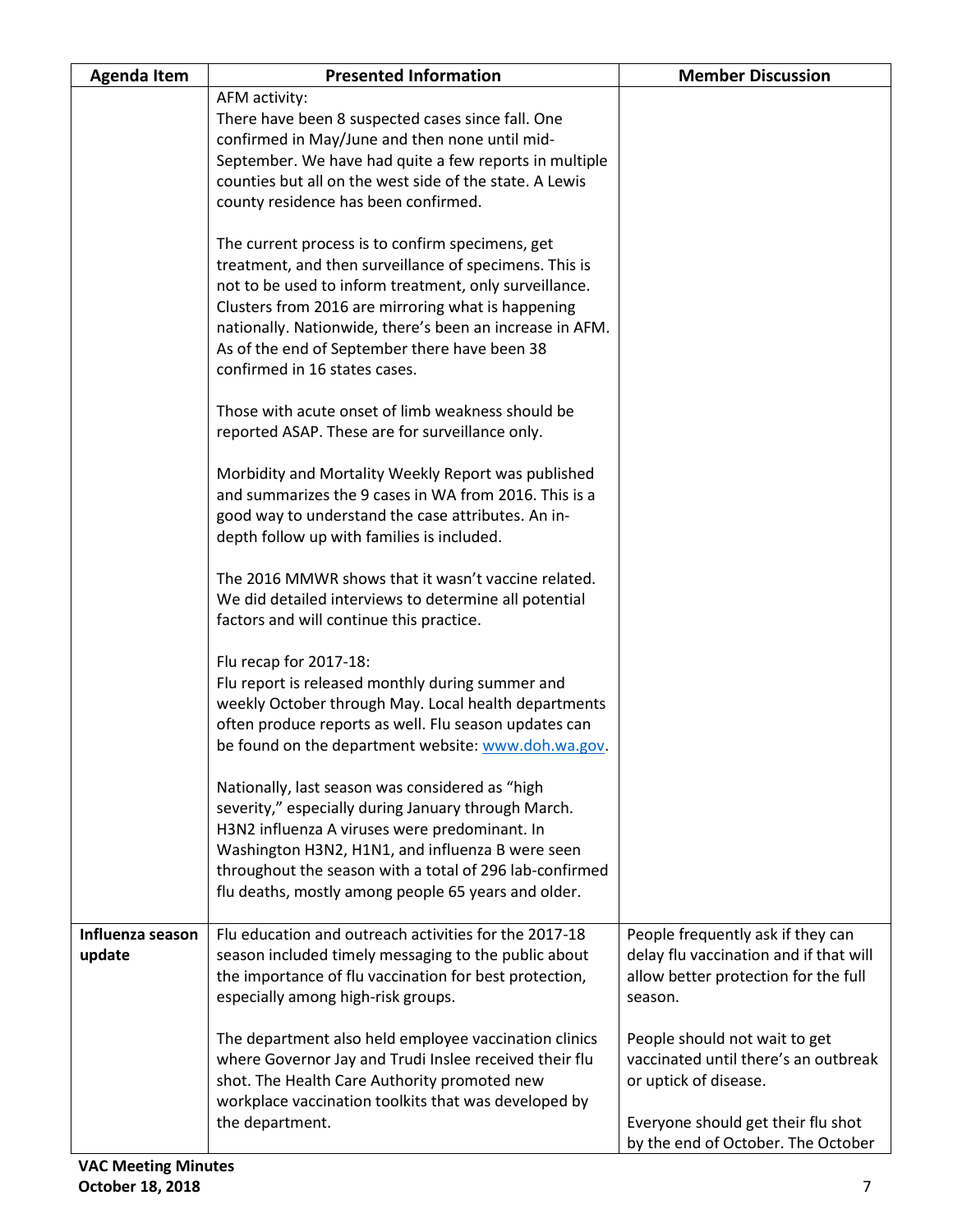| <b>Agenda Item</b> | <b>Presented Information</b>                                                                                                                                                                                                                                                                                                                                                                 | <b>Member Discussion</b>                                                                                                                                                                                                                                                                                                                                                                                                                                                                                                                                                            |
|--------------------|----------------------------------------------------------------------------------------------------------------------------------------------------------------------------------------------------------------------------------------------------------------------------------------------------------------------------------------------------------------------------------------------|-------------------------------------------------------------------------------------------------------------------------------------------------------------------------------------------------------------------------------------------------------------------------------------------------------------------------------------------------------------------------------------------------------------------------------------------------------------------------------------------------------------------------------------------------------------------------------------|
|                    | Flu vaccine education and outreach for the 2018-19 flu<br>season includes multiple news releases and social media<br>posts about vaccine availability, how to protect your<br>family, and where to find vaccine. Health care providers,<br>such as OB/GYNs, midwives, long-term care providers,<br>and general practitioners also help by encouraging flu<br>vaccination for their patients. | timeframe is more relevant for older<br>adults.<br>Pandemic flu planning:<br>New level of attention, nationally, is<br>being focused on flu planning,<br>mostly around vaccine distribution.                                                                                                                                                                                                                                                                                                                                                                                        |
|                    | Workplace flu vaccination clinics are scheduled for<br>multiple dates and the toolkit was also shared for<br>employers. We worked with other programs within the<br>department on joint messaging that were also included<br>in Child Profile mailings.                                                                                                                                      | The H1N1 pandemic experience was<br>10 years ago and we need to<br>reinvest in this planning to be<br>prepared for future outbreaks.                                                                                                                                                                                                                                                                                                                                                                                                                                                |
|                    |                                                                                                                                                                                                                                                                                                                                                                                              | Michele Roberts participated in<br>September a CDC pandemic flu<br>exercise with a scenarios of a highly<br>contagious strain of influenza. In<br>that scenario the focus was on<br>getting vaccine to critical work<br>forces and other priority<br>populations, stopping seasonal flu<br>vaccination to focus the nation on<br>pandemic flu vaccination, needle<br>shortages, policy considerations,<br>and use of the national vaccine<br>stockpiles. This scenario included<br>the policy decision to close schools<br>nationally for two weeks and<br>possibly up to 16 weeks. |
|                    |                                                                                                                                                                                                                                                                                                                                                                                              | Hospitals often reach capacity in flu<br>outbreaks. What can hospitals do?                                                                                                                                                                                                                                                                                                                                                                                                                                                                                                          |
|                    |                                                                                                                                                                                                                                                                                                                                                                                              | There is ongoing work on that issue.<br>We have been preparing but need<br>to continue working on this and<br>address the delayed discharges. It's<br>a complex system.                                                                                                                                                                                                                                                                                                                                                                                                             |
|                    |                                                                                                                                                                                                                                                                                                                                                                                              | There is interest at the CDC about<br>pan flu preparedness and strategies<br>to help identify and address stress in<br>our health care system. They have<br>tools that could help that system,<br>such as a national hotline for people<br>to know if they need to go to the<br>hospital or not. Also, looking at<br>specific high-risk groups and who<br>needs to be protected to help keep<br>society functioning.                                                                                                                                                                |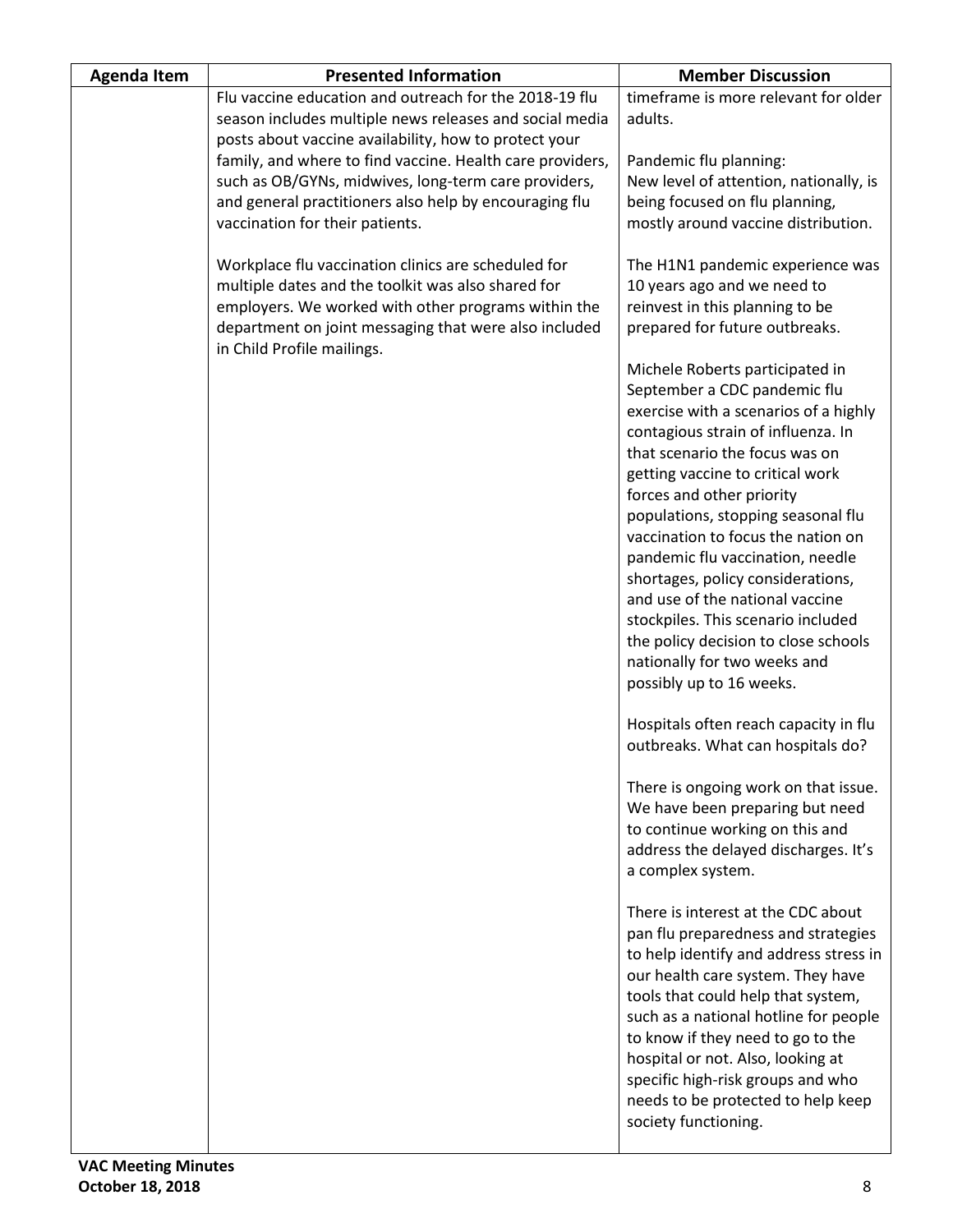| <b>Agenda Item</b> | <b>Presented Information</b>                                                                                                                                                                                                        | <b>Member Discussion</b>                                                                                                                                                                                                                                                                                                                                    |
|--------------------|-------------------------------------------------------------------------------------------------------------------------------------------------------------------------------------------------------------------------------------|-------------------------------------------------------------------------------------------------------------------------------------------------------------------------------------------------------------------------------------------------------------------------------------------------------------------------------------------------------------|
|                    |                                                                                                                                                                                                                                     | ACIP will have a role in determining<br>pandemic flu vaccine<br>recommendations.                                                                                                                                                                                                                                                                            |
|                    |                                                                                                                                                                                                                                     | The VAC helped during the H1N1<br>pandemic and would be briefed<br>during a future outbreak to help the<br>department with recommendations<br>and guidance.                                                                                                                                                                                                 |
|                    |                                                                                                                                                                                                                                     | Regarding the pressure on hospitals,<br>consider using paramedics for home<br>visits for those who have been<br>discharged. Home health visiting<br>nurses can also assist in dealing with<br>ill people.                                                                                                                                                   |
|                    |                                                                                                                                                                                                                                     | Thurston county community care<br>center help many who may access<br>the Emergency Department and<br>could potentially help with the<br>capacity issue.                                                                                                                                                                                                     |
|                    |                                                                                                                                                                                                                                     | <b>ACTION: Recommendation to</b><br>providers to consider timing of<br>administration of multiple<br>adjuvented vaccines. We should<br>update our VAC guidance document<br>to add a line about this<br>consideration of using a non-<br>adjuvented vaccine for these<br>scenarios. This is a CDC<br>recommendation included in the<br>ACIP recommendations. |
| <b>NIS Data</b>    | Data assessment staff from the Department provided a<br>broad overview of immunization coverage for WA in<br>2017.<br>Immunization data from the Washington Immunization                                                            | Priorities should be Reminder/Recall<br>and missed opportunities. It's more<br>about disease prevention not so<br>much about rates.                                                                                                                                                                                                                         |
|                    | Information System (IIS) includes records of over eight<br>million people, is entered by health care providers, and<br>is specific to Washington State.                                                                             | We need to follow up on HPV.<br>Concerned that we are letting a<br>generation go out without cancer<br>prevention.                                                                                                                                                                                                                                          |
|                    | Immunization data from the CDC National Immunization<br>Survey (NIS) is an annual survey that collects parent and<br>provider reported vaccines to compare state<br>immunization coverage and monitor Healthy People<br>2020 goals. | Emphasis on standard work<br>including education and making sure<br>that there is a process for that to<br>happen automatically.                                                                                                                                                                                                                            |
|                    | IIS and NIS data are not comparable.                                                                                                                                                                                                | How can pharmacies work to better<br>vaccinate children? This is another                                                                                                                                                                                                                                                                                    |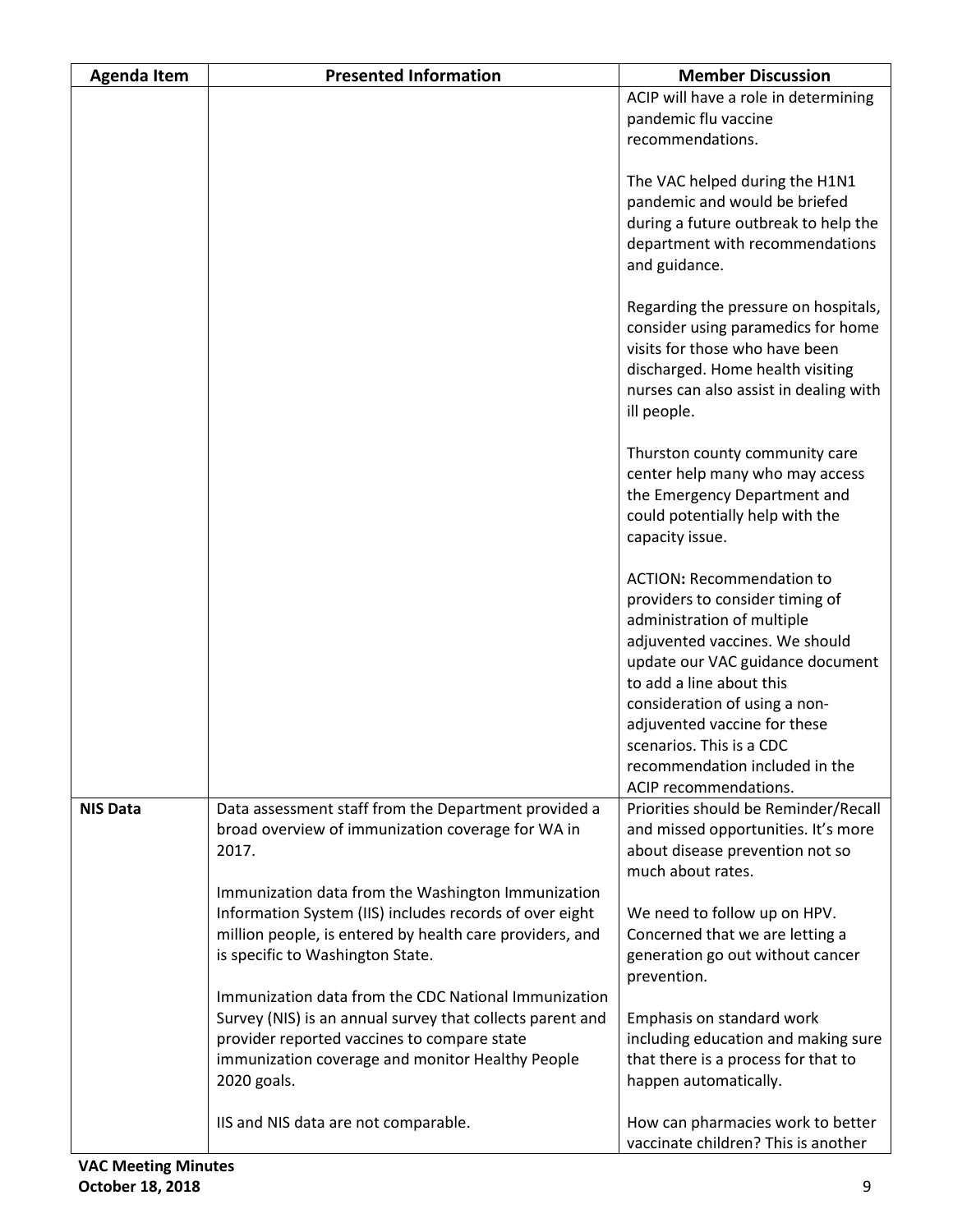| <b>Agenda Item</b>   | <b>Presented Information</b>                              | <b>Member Discussion</b>                       |
|----------------------|-----------------------------------------------------------|------------------------------------------------|
|                      | 2017 NIS data show that most of Washington's              | strategy especially for adolescent             |
|                      | individual rates are similar to the national average.     | doses.                                         |
|                      | Childhood vaccination coverage has remained steady        |                                                |
|                      | over the past ten years. Rates for Hep A and the full     | Are providers doing                            |
|                      | series have increased compared to 2008-2010 data. HIB     | reminder/recall? It's up to the                |
|                      | and Hep B birth dose both decreased in 2017.              | provider - it's not automatic.                 |
|                      | For teens (13-17 years), all Washington rates were        | Providers can learn how to manage              |
|                      | below the 95 percent needed for community immunity,       | our population. Build it in to existing        |
|                      | however, the coverage for Tdap and meningococcal          | processes and work flow.                       |
|                      | ACWY vaccines surpassed the Healthy People 2020 goal      |                                                |
|                      | of 80 percent. The two dose varicella vaccine rate        | Prenatal education piece needs to              |
|                      | increased to 92 percent, also surpassing the Healthy      | be addressed. There's a lot to cover           |
|                      | People 2020 goal of 90 percent.                           | but this could be part of the<br>conversation. |
|                      | Klickitat had the lowest coverage rates but they are also |                                                |
|                      | experiencing some specific barriers with data exchange.   | OB/GYNs are more focused on the                |
|                      |                                                           | mom and not the baby. Family docs              |
|                      | Immunization strategies:                                  | can address both.                              |
|                      | Increase access to vaccines.                              |                                                |
|                      | Support evidence based work - community                   | Hospital discharge paperwork could             |
|                      | interventions and strong provider                         | include more of the needed                     |
|                      | recommendations.                                          | information about vaccinations.                |
|                      | Address missed opportunities to vaccinate.                |                                                |
|                      | Use reminder/recall.<br>$\bullet$                         | Increasing access and missed                   |
|                      | Improve and use data.<br>$\bullet$                        | opportunities through school based             |
|                      | Immunization education.<br>$\bullet$                      | clinics that offer good access but are         |
|                      |                                                           | underfunded. School based clinics              |
|                      |                                                           | are being discussed and there's a lot          |
|                      |                                                           | of energy around that strategy.                |
|                      |                                                           | Birth educator classes could offer             |
|                      |                                                           | more information to expecting                  |
|                      |                                                           | parents. More education for birth              |
|                      |                                                           | educators is needed.                           |
|                      |                                                           |                                                |
|                      |                                                           | Immunization reports for clinics are           |
|                      |                                                           | available to help figure out their             |
|                      |                                                           | rates. Training videos are available.          |
|                      |                                                           | Department staff can also help.                |
| <b>Future Agenda</b> | Ideas for future agenda items?                            | None stated.                                   |
| <b>Items</b>         |                                                           |                                                |

**Public comment:** *The Vaccine Advisory Committee is an advisory body to the Washington Department of Health. The purpose of VAC is to provide recommendations and guidance to the department on issues related to the use of vaccines. Because this is an advisory body not set in statute/law, the department is not required to conduct an open-public meeting. However, we do so to maintain transparency and to allow public comment. There are up to*